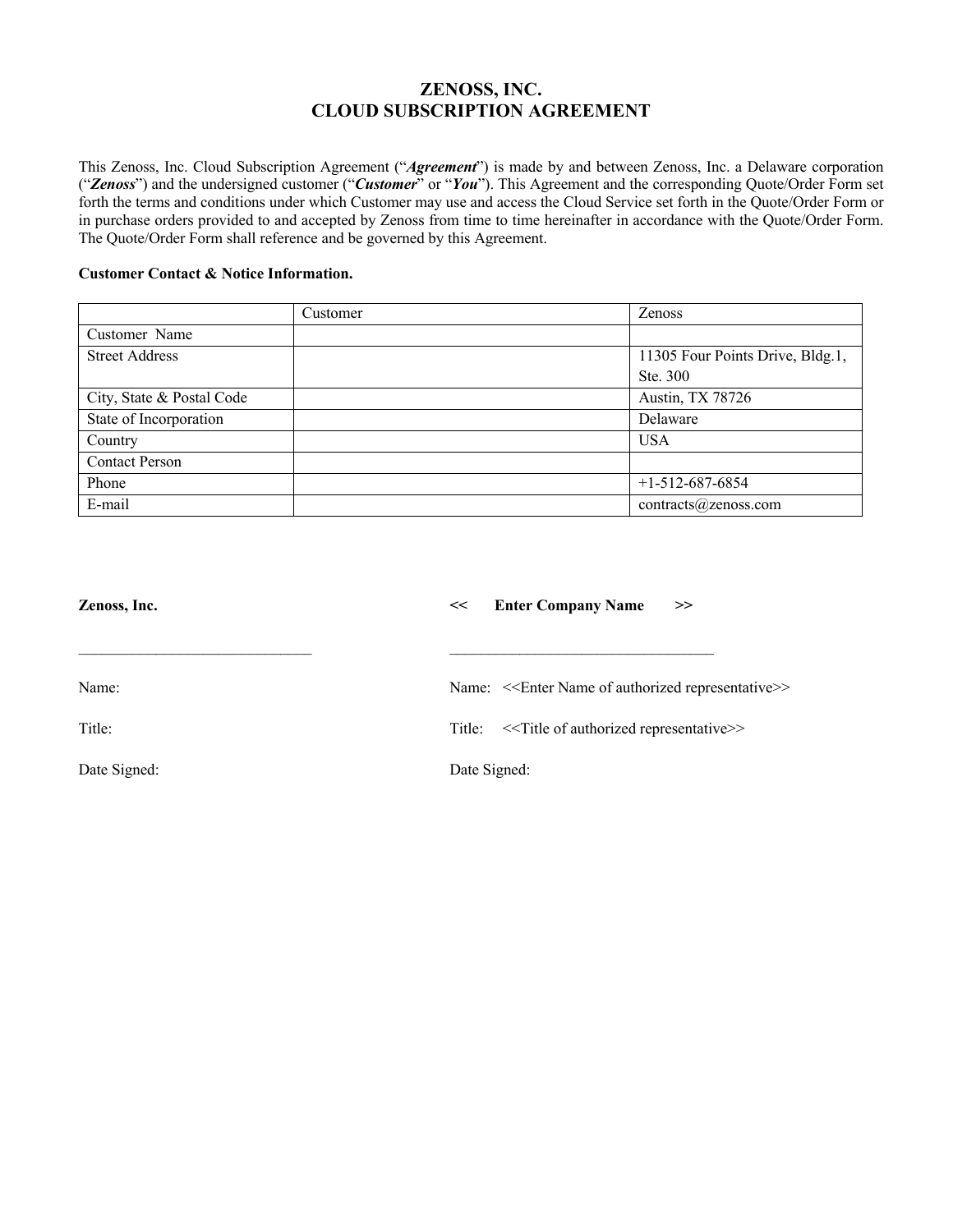## **ZENOSS, INC. CLOUD SUBSCRIPTION AGREEMENT**

### **TERMS AND CONDITIONS**

#### 1. **Definitions**

All terms that are used herein but not defined herein shall have the meaning given to such terms in the Agreement. Certain terms are defined in the DOSSS as referenced below in Section 5.2. The following terms shall have the following definitions:

"**Cloud Service**" shall mean the web-based service listed on the Quote/Order Form which Zenoss will make available to You through a designated website. The Cloud Service includes the Zenoss-designated website through which the You will access the Cloud Service and all Documentation. You acknowledge that, from time to time, without prior notice to You, the form and nature of the Cloud Service may change as Zenoss implements innovations or other changes.

"**Content**" means any material which Customer creates, submits, posts or displays on or through the Service.

"**Customer**" means the single end user entity (such as an LLC, corporation, organization or government agency) identified on the Quote/Order Form, including internal divisions of that entity, but excluding any subsidiaries or other affiliates of the entity unless specifically identified on the Quote/Order Form.

"**Customer Account**" means an account to which any Named User may use and access the Cloud Service and upload and store Content during the term of this Agreement.

"**IP Address**" means "Internet Protocol Address," which is a unique address used by Managed Resources to identify and communicate with each other on a computer network that uses the Internet Protocol (IP) standard.

"**License Tier**" means the tier level ordered as set forth in the Quote/Order Form and defined in the DOSSS incorporated via Section 5.2 below.

"**Named User**" means an employee or other authorized representative of Customer to whom the Customer has provided authorized access to the Customer Account in accordance with the restrictions and other terms set forth in the Quote/Order Form and in this Agreement.

"**Regular Business Hours**" means those hours set forth on the Zenoss web site as the regular support hours of Zenoss.

"System" means the Zenoss server and its component(s) in use by you.

"**URL**" means a single web application which is hosted by you or on your behalf, which delivers services and/or information to users of the web application.

## 2. Subscription Fee; Taxes.

2.1 In exchange for your use of and access to the Cloud Service and Support, you must timely pay to Zenoss those fees described in the Quote/Order Form ("Fees"). Fees: (a) for the initial term of your subscription to the Cloud Service, are due and payable immediately upon the execution of this Agreement; (b) for each renewal term, thirty days prior to the renewal term; and (c) in the event you increase the number of Managed Resources or License Tier capacity in excess of the Authorized Number of Managed Resources or License Tier capacity, within thirty days of any such increase. Fees for any renewal term shall be subject to change based on Zenoss' then current pricing in effect. Fees for professional services shall be paid in accordance with the fees and rates set forth in the applicable SOW. You shall pay all Zenoss invoices in full no later than thirty (30) calendar days from the date of invoice. Fees during renewal terms shall be increased by up to 3% per year from Zenoss' previous year's Fees for each sequential year.

2.2 Customer will pay a late fee of one and half percent (1.5%) or at the highest amount permitted by applicable law (if lower) each month that a payment is late. Zenoss shall be entitled to recover from you all legal and collection costs (including reasonable attorney fees) incurred by Zenoss in connection with its enforcement of the payment provisions of this Agreement.

#### 3. Term and Termination.

3.1 This Agreement shall commence on the Effective Date and continue for a one-year period unless terminated earlier as set forth below. Thereafter, this Agreement, together with each order placed under this Agreement, shall renew for successive one-year renewal terms, unless either party provides written notice of non-renewal at least thirty (30) days prior to the expiration of the then-current term. Your use of the Cloud Service beyond any renewal date shall constitute your consent to a renewal of this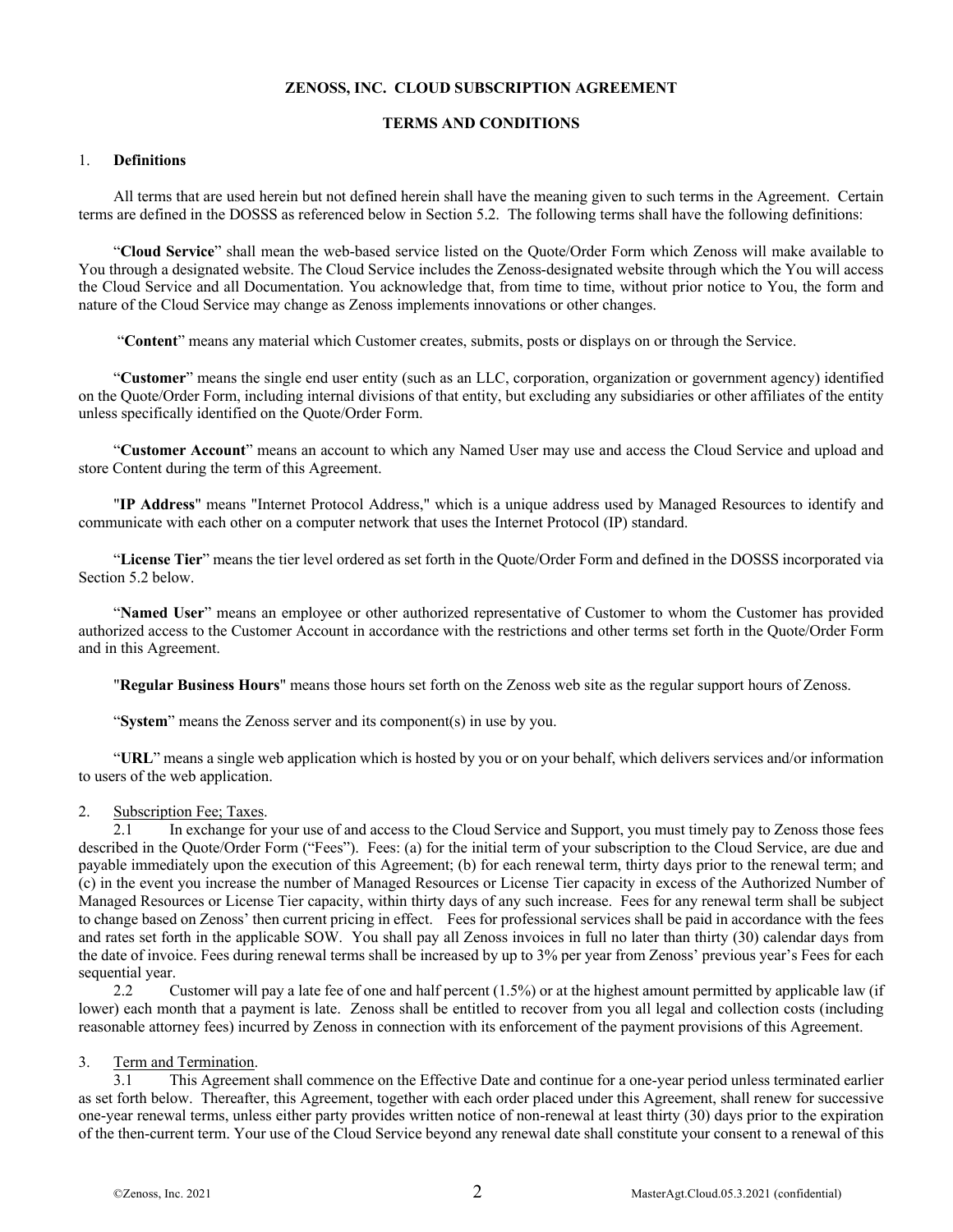Agreement, and any order placed under this Agreement, for an additional one (1) year term, and all Fees for such the renewal term shall be due and payable in accordance with this Agreement.

3.2 Zenoss may terminate this Agreement immediately in the event you: (a) fail to pay an invoice when due, (b) use the Cloud Service in a manner not authorized by this Agreement and the Quote/Order Form; use the Cloud Service or Support in connection with Managed Resources in excess of the Authorized Number of Managed Resources (except to the minimum extent that the use of Managed Resources in excess of the Authorized Number of Managed Resources is expressly permitted in the Agreement), or (c) commit a material breach of this Agreement and fail to remedy that breach within thirty (30) days of receipt of written notice of material breach. You may terminate this Agreement in the event Zenoss commits a material breach of this Agreement and fails to remedy that breach within thirty (30) days of receipt of written notice of material breach.

3.3 Upon termination of this Agreement, you shall have no further right to (a) receive or use the Cloud Service, Support or other services, (b) use the Cloud Service in any manner, or (c) receive further Upgrades under this Agreement. Upon termination, you must immediately cease use of the Cloud Service. Sections 2, 3, 5, 6, 8, 9, 11, 13 and 14.4 of this Agreement shall survive the termination of this Agreement for any reason.

### 4. Delivery; Services.

4.1 Delivery. Subject to the terms and conditions of this Agreement and the applicable Quote/Order Form, Zenoss shall provide you with access to the Cloud Service through a Zenoss designated website and shall include instructions regarding how to log in and access the Cloud Service through such website. Upon making this website available to you, you acknowledge and agree that the Cloud Service will be deemed to have been delivered to you.

4.2 Services. You may purchase optional Services as may be made available by Zenoss from time to time. During the term of this Agreement, you agree to use or apply any Services solely in conjunction with managing the Authorized Number of Managed Resources for purposes permitted by your particular license grant. Zenoss will make available and manage Services as described in the Quote/Order Form or SOW(s) executed between You and Zenoss. Services may be provided by Zenoss or individuals or organizations employed by or under contract with Zenoss, at the discretion of Zenoss.

4.3 SOW. A separate Quote/Order Form or SOW will be required for each project, assignment or task that you request. Each Quote/Order Form or SOW will become part of this Agreement by this reference when signed by Zenoss and You and shall include (a) A detailed description of Zenoss' and your respective responsibilities; (b) An estimated performance schedule including milestones, if applicable; (c) Specific completion criteria that Zenoss is required to meet to fulfill its obligations under the Quote/Order Form or SOW; (d) Pricing and payment terms; and (e) Identification of Zenoss and your contacts. A Quote/Order Form or SOW may only be amended or modified by a written document signed by authorized representatives of Zenoss and You, in accordance with the change control procedures set forth therein. You shall reimburse Zenoss for all reasonable travel and other related expenses incurred by Zenoss in connection with performance of the Services. Zenoss agrees to use reasonable efforts to mitigate expenses.

### 5. Access to Service.

5.1 Access to Cloud Service.You are granted a limited, non-exclusive, non-transferable non-sublicenseable right during the applicable term specified on the Quote/Order Form to access and use the Cloud Service in the quantities of Managed Resources authorized in the applicable Quote/Order Form ("*Authorized Quantity*") and in accordance with the applicable License Tier set forth in the Quote/Order Form, and applicable Documentation solely for your internal business purposes. Zenoss shall produce an Managed Resources Usage Report, and not more frequently than once per calendar quarter, and provide such Managed Resources Usage Report to You in unaltered form. If the number of Managed Resources being managed by the Cloud Service is found to be more than the Authorized Quantity or exceeding the License Tier, You agree to purchase the additional necessary Managed Resources or License Tier capacity for a term ending co-terminus with the then-current Quote/Order Form and at the same applicable pro-rated Cloud Service Fee.

5.2 The Description of Software, Support, and Services ("DOSSS"), as amended, applicable to any Quote/Order Form is incorporated into this Agreement.

5.3 Zenoss retains all ownership rights (including all copyrights and other intellectual property rights) in the Cloud Service, in any form, and You obtain only such rights as are explicitly granted in this Agreement. Zenoss reserves the right to deny access to any and all users who are in violation of the Authorized Quantity rights, and other terms outlined in the Quote/Order Form. You are responsible for providing all equipment, services and connectivity necessary to access the Customer Account and the computer servers from which the Cloud Service is delivered, including (without limitation) a compatible computer with access to the Internet and payment of all fees associated with such access.

5.4 The Zenoss Security Policy, shall be provided to You and thereafter attached hereto as Exhibit A, as amended, and incorporated into this Agreement.

### 6. Proprietary Rights; Authority.

6.1 Ownership of the Cloud Service and Related Work Product. All title, ownership, and intellectual property rights in and to the Cloud Service, Deliverables and other intellectual property generated in performance of a SOW, and any other materials used in connection with this Agreement, including derivative works and any other work product created as part of this Agreement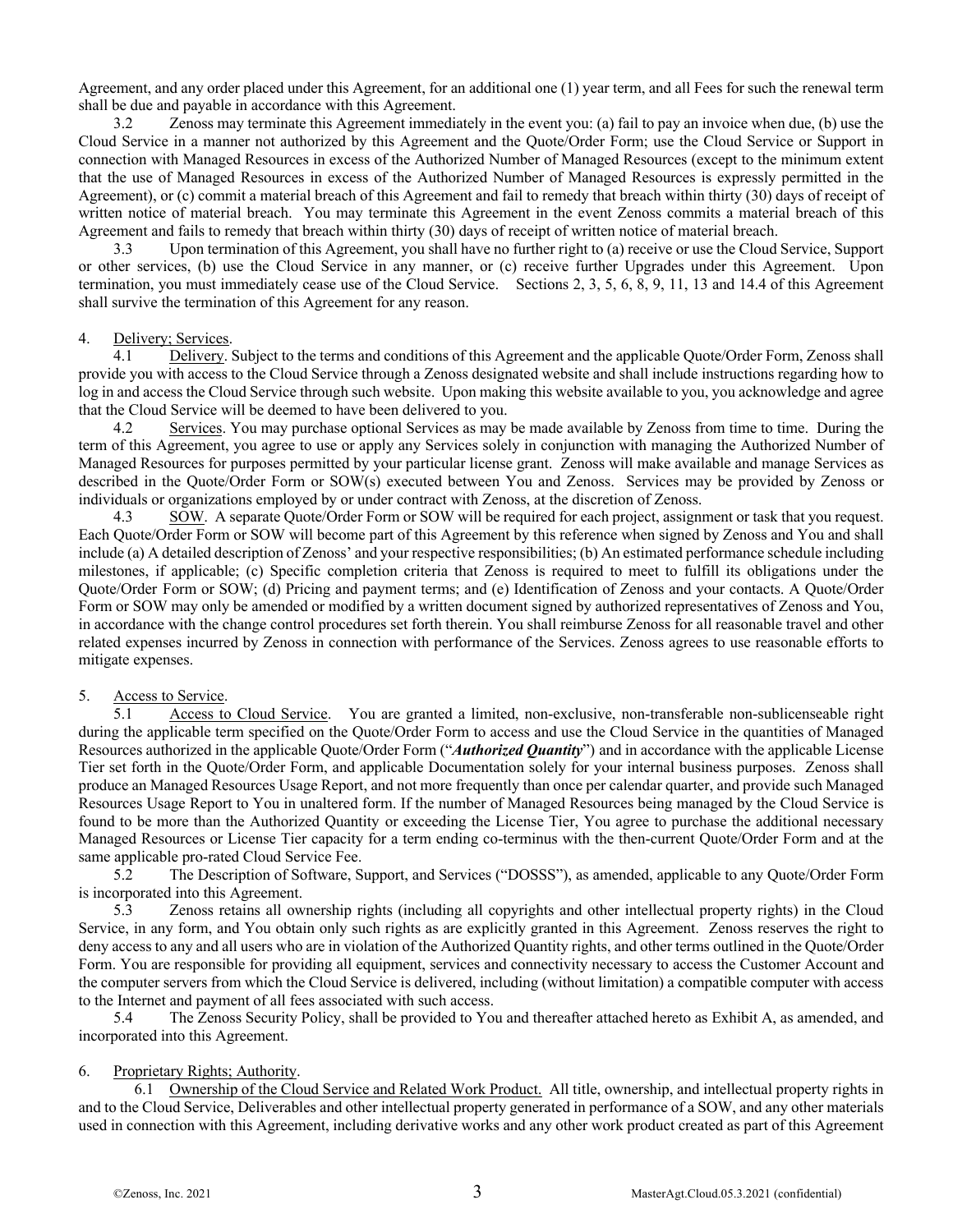(including, without limitation, any changes thereto made at the suggestion of Customer) and any related documentation, including (without limitation) any copyrights, patents, trade secrets, computer code, programs, inventions, discoveries, know-how, methods, processes, designs, algorithms, formulae, patterns, and compilations ("Proprietary Information") are owned by Zenoss and its licensors, and nothing in this Agreement should be construed as transferring any aspects of such rights to You or any third party. Zenoss reserves any and all rights not expressly granted herein.

6.2 Content. Customer retains any copyright and any other rights Customer already holds in Content which Customer creates, submits, posts or displays on or through, the Cloud Service. By creating, submitting, posting or displaying such Content, Customer gives Zenoss an irrevocable, worldwide, royalty-free, and non-exclusive license for the license term to reproduce, adapt, modify, translate, publish, publicly perform, publicly display and distribute such Content on or through, the Cloud Service. The foregoing license is for the sole purpose of enabling Zenoss to provide or improve the Cloud Service, such as by (without limitation): (a) creating backup copies of Content; (b) enabling file sharing among Named Users; (c) transmitting Content over various public networks; and (d) making changes as necessary to conform and adapt Content to the technical requirements of connecting networks, devices or services. Customer confirms and warrants to Zenoss that Customer has all the rights, power and authority necessary to grant the above license.

6.3 Authority. Customer represents, warrants and covenants to Zenoss that: (a) Customer has and will maintain the full right and power to enter into and perform this Agreement without the further consent of any third party; and (b) neither Customer's entry into this Agreement nor Customer's or Zenoss' performance hereunder will conflict with any other contractual or other obligation which Customer may have to any other party. Customer shall defend, indemnify and hold Zenoss and its affiliates, and their respective directors, officers, employees, agents, representatives and contractors, harmless from any and all costs and expenses that arise from a violation of the foregoing representation and warranty, including (without limitation) any third-party claims and attorneys' fees.

6.4 Intellectual Property Rights. As stated in this Section, Zenoss shall own all right, title and interest in all Zenoss intellectual property provided to you under this Agreement or any Quote/Order Form or SOW hereunder which includes without limitation any derivatives, improvements or modifications of Zenoss or your intellectual property developed, designed or discovered under this Agreement or any Quote/Order Form or SOW issued hereunder. You agree to assign and does hereby assign to Zenoss all rights you may have or acquire in all such intellectual property. Zenoss shall have the exclusive right to apply for or register any patents, mask work rights, copyrights, and such other proprietary rights protections with respect thereto. You shall execute such documents, render such assistance, and take such other actions as Zenoss may reasonably request, at Zenoss' expense, to apply for, register, perfect, confirm and protect Zenoss' rights in any intellectual property hereunder. Without limiting the foregoing, Zenoss shall have the exclusive right to commercialize, prepare and sell products based upon, sublicense, prepare derivative works from, or otherwise use or exploit the intellectual property rights granted to Zenoss hereunder. Nothing in this Agreement shall be construed as to preclude Zenoss from developing, using, marketing or otherwise exploiting software programs or other materials that may be competitive with that prepared for you hereunder, irrespective of whether such programs are similar or related to the programs developed under this Agreement. Subject to the intellectual property ownership rights specified in the foregoing subsections, any technology developed pursuant to this Agreement or any Quote/Order Form or SOW which is jointly created by the parties pursuant to this Agreement or created by you as a direct result of your activities relating to this Agreement or a Quote/Order Form or SOW hereunder, shall be owned by Zenoss unless otherwise mutually agreed in the Quote/Order Form or SOW covering the effort which led to the development of the technology. You hereby waive any and all moral rights, including without limitation any right to identification of authorship or limitation on subsequent modification that you (or its employees, agents, subcontractors or consultants) has or may have in the Cloud Service or Deliverables, and in any other intellectual property that is or becomes the property of Zenoss under this Section 6.

## 7. Conditions of Use and Other Limitations.

7.1 Conditions of Use. Customer is solely responsible for ensuring, and Customer represents, warrants and covenants to Zenoss, that at all times Customer and its respective Named Users have adequate rights to use the Content in the manner in which Customer and the Named Users actually use such Content; thus, every time a Named User uploads, downloads, copies, stores, displays, retrieves, modifies, distributes, shares or otherwise transmits or uses any Content in connection with the Cloud Service or the Customer Account, or authorizes others to do any of those things, Customer represents, warrants and covenants to Zenoss that Customer has the right to do so. In addition, Customer represents, warrants and covenants to Zenoss that neither Customer nor any Named User will use the Cloud Service, the Customer Account or the Content: (a) for any purpose which is illegal or otherwise violates applicable local, state, national or international laws or regulations; (b) in a way that infringes, misappropriates or otherwise violates the privacy, copyright, patent, trade secret, trademark or other intellectual property, proprietary or personal rights of Zenoss or any third party; (c) for any spamming, chain letters or other use that may be disruptive, such as to the networks through which you access and use the Cloud Service; (d) in violation of any regulation, policy or procedure of any network through which you access and use the Cloud Service; (e) to access or attempt to access any Cloud Service, software, content or account for which Customer has no access authorization, or to duplicate, modify, distribute or display any of the content from any such account; or (f) to store, retrieve, transmit or view any Content that contains any illegal images, materials or information, any harassing, libelous, abusive, threatening or harmful material of any kind or nature, any material that encourages conduct that could constitute a criminal offense, give rise to civil liability or otherwise violate any applicable local, state, national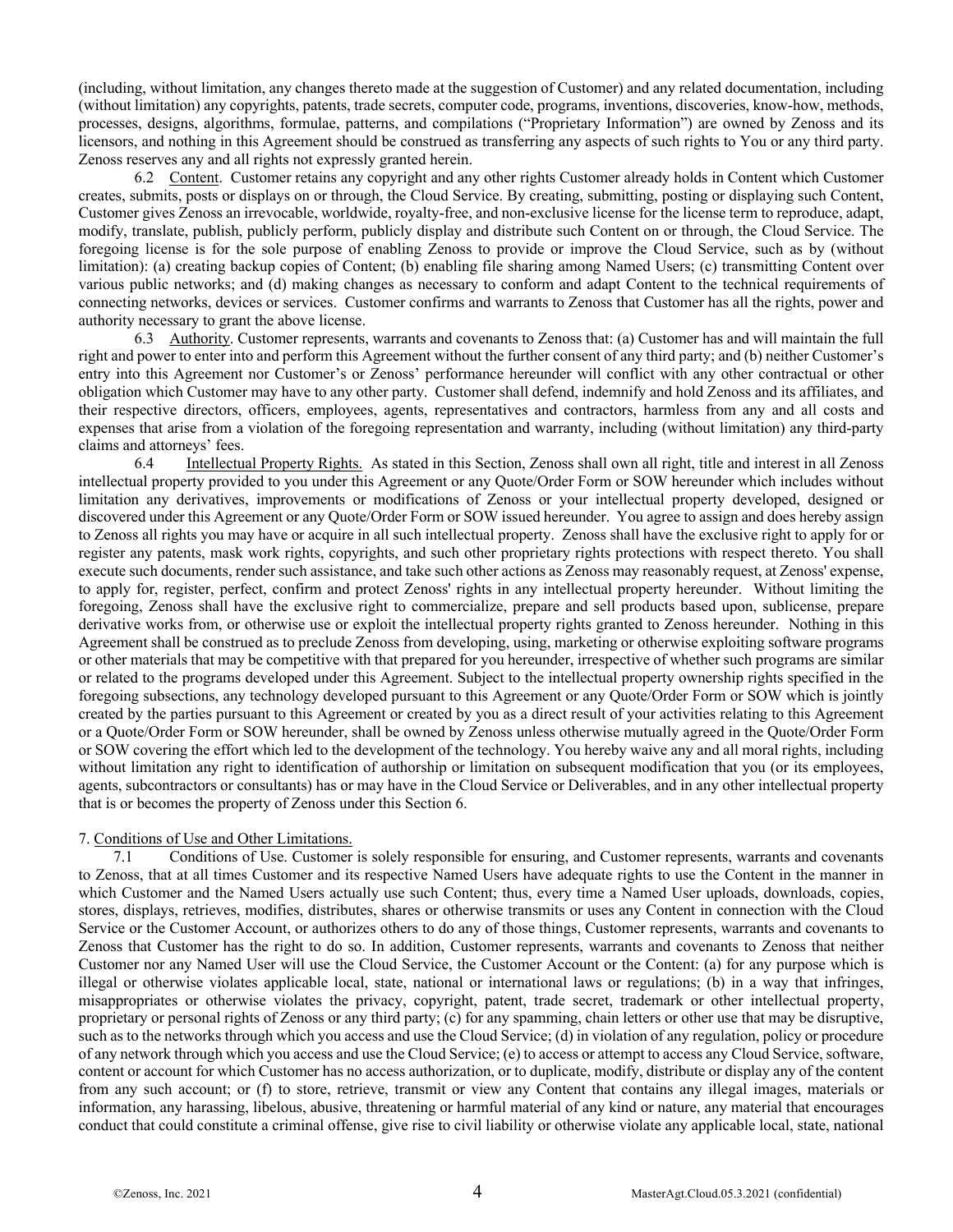or international law or regulation, any code or material that violates the intellectual property rights of others, or any viruses, worms, "Trojan horses" or any other similar contaminating or destructive features. Customer agrees not to access (or attempt to access) or permit or encourage any third party to access (or attempt to access) any Content or other aspect of the Cloud Service or the Customer Account by any means other than through a designated URL provided by Zenoss.

7.2 Access Security. The Cloud Service is designed and intended to provide Named Users with personal, passwordcontrolled access to the Content. Thus, without limiting the generality of any of the other conditions or restrictions set forth in this Agreement, neither Customer nor any Named User may directly or indirectly: (a) permit third party access, or take actions which result in access, or attempts to access, the Customer Account from more than one computer at any one time per Named User; (b) distribute or share any password with anyone; (c) permit anyone other than a Named User to access the Content; or (d) lease, license or otherwise charge others for use or access to the Customer Account or Content. Zenoss may use automated procedures and other means to detect violations of this Agreement, and may immediately disable and/or terminate offending Customer Accounts and/or Named Users. Zenoss is not responsible for interruptions that may result from any such disabling or termination.

7.3 Restrictions. Customer may not use the Customer Account or the Cloud Service for any purpose except as expressly permitted in this Agreement and the applicable Quote/Order Form. Without limiting the generality of the foregoing limitation, Customer shall not and shall not allow others to:(a) copy (other than any permitted backup copy) or modify the Service; (b) reverse engineer, decompile, disassemble, derive the source code of, create derivative works from or otherwise exploit the Cloud Service (or any component thereof); (c) lease, license, use, make available or distribute all or any part of the Cloud Service to any third party; (d) distribute, sell, rent, lend, pledge, lease, sublicense, or otherwise, directly or indirectly, transfer rights or charge others for use of or access to the Service, whether directly or indirectly; (e) use the Cloud Service to operate in or as a time-sharing, outsourcing, service bureau, application service provider or managed service provider environment; or (f) remove, modify or obscure any copyright, trademark or other proprietary rights notices which appear in or on the Cloud Service. Additionally, Customer agrees that it is responsible for any acts or omissions of its Named Users and agents that access or use any component of the service, and Customer shall ensure that such Named Users and agents comply with the terms of this Agreement. Zenoss reserves the right to monitor Customer's use of the Cloud Service to ensure compliance with this Agreement and to prevent fraudulent use. Customer may not make available a user name and password to a party that is not an Authorized User. If such monitoring indicates Customer is not in compliance with this Agreement or if fraudulent activity is suspected, Zenoss reserves the right to take such action as it deems necessary, including, but not limited to, suspension or termination of the account.

8. Disclaimer of Warranties. THE CLOUD SERVICE AND ANY RELATED, DOCUMENTATION, INFORMATION AND SUPPORT ARE PROVIDED TO YOU "AS IS," WITHOUT ANY WARRANTIES OF ANY KIND, INCLUDING, BUT NOT LIMITED TO, WARRANTIES CONCERNING THE INSTALLATION, USE OR PERFORMANCE OF THE CLOUD SERVICE. ZENOSS AND ITS SUPPLIERS DISCLAIM ANY AND ALL WARRANTIES, EITHER EXPRESS OR IMPLIED, INCLUDING BUT NOT LIMITED TO ANY WARRANTY OF MERCHANTABILITY, FITNESS FOR A PARTICULAR PURPOSE, NON-INFRINGEMENT, SYSTEM INTEGRATION, NON-INTERFERENCE AND/OR ACCURACY OF INFORMATIONAL CONTENT. ZENOSS AND ITS SUPPLIERS DO NOT WARRANT THAT THE CLOUD SERVICE OR SUPPORT WILL MEET YOUR REQUIREMENTS OR THAT THE OPERATION THEREOF WILL BE UNINTERRUPTED OR ERROR-FREE, OR THAT ERRORS WILL BE CORRECTED.

ZENOSS WILL NOT BE LIABLE FOR ANY LOSS OF INJURY ARISING OUT OF, IN WHOLE OR IN PART, ZENOSS CONDUCT IN PROCURING, COMPILING, COLLECTING, INTERPRETING, REPORTING OR DELIVERING THE CLOUD SERVICE OR INFORMATION RELATED TO THE CLOUD SERVICE.

ANY THIRD-PARTY SOFTWARE, INCLUDING ANY THIRD PARTY'S PLUG IN, THAT MAY BE PROVIDED WITH THE CLOUD SERVICE IS INCLUDED FOR USE AT YOUR OPTION. IF YOU CHOOSE TO USE SUCH THIRD-PARTY SOFTWARE, THEN SUCH USE SHALL BE GOVERNED BY SUCH THIRD PARTY'S LICENSE AGREEMENT. ZENOSS IS NOT RESPONSIBLE FOR ANY THIRD PARTY'S SOFTWARE AND SHALL HAVE NO LIABILITY FOR YOUR USE OF THIRD-PARTY SOFTWARE.

9. Limitation of Liability. TO THE MAXIMUM EXTENT PERMITTED BY APPLICABLE LAW, (A) IN NO EVENT SHALL YOU OR ZENOSS OR ZENOSS' SUPPLIERS HAVE ANY LIABILITY FOR CONSEQUENTIAL, EXEMPLARY, SPECIAL, INDIRECT, INCIDENTAL OR PUNITIVE DAMAGES, INCLUDING (WITHOUT LIMITATION) ANY LOST PROFIT OR LOST SAVINGS (WHETHER RESULTING FROM IMPAIRED OR LOST DATA, SERVICE FAILURE, CLOUD SERVICE OR COMPUTER FAILURE, SUPPORT FAILURE, OR ANY OTHER CAUSE), EVEN IF IT HAS BEEN ADVISED OF THE POSSIBILITY OF SUCH DAMAGES; AND (B) IN ANY EVENT, AND NOTWITHSTANDING ANY OTHER PROVISION IN THIS AGREEMENT, THE LIABILITY OF ZENOSS TO YOU FOR ANY REASON AND UPON ANY CAUSE OF ACTION SHALL BE LIMITED TO THE AMOUNT PAID TO ZENOSS BY YOU DURING THE PREVIOUS TWELVE MONTHS.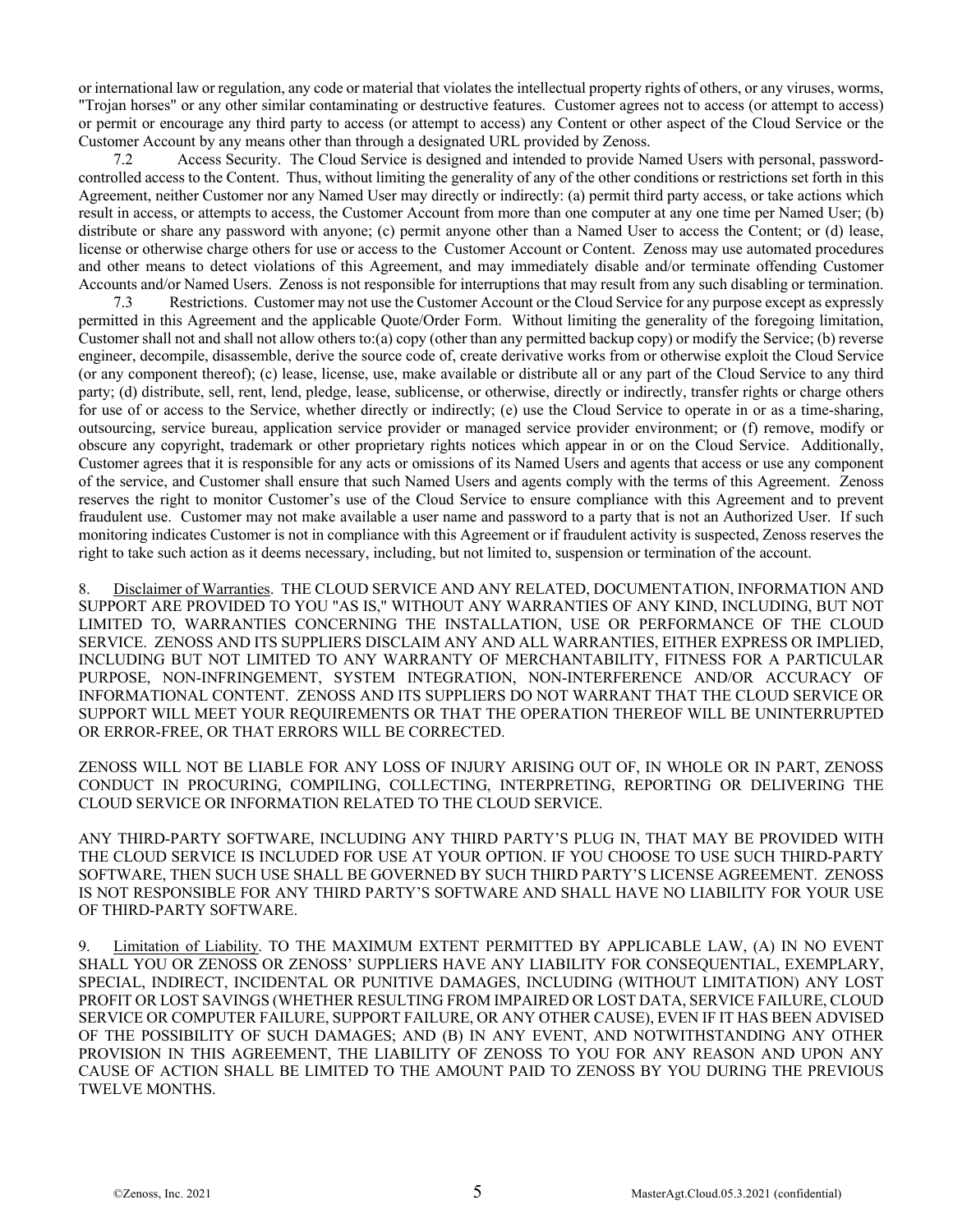## 10. IP Assurance.

10.1 If an unaffiliated third party brings a legal action against you based on an IP Claim, Zenoss will pay: (i) counsel hired by Zenoss to defend the IP Claim; (ii) your reasonable and verifiable out of pocket expenses incurred directly by you in connection with Zenoss defending the IP Claim or and/or your assisting Zenoss in defending the IP Claim which have been approved in advance in writing by Zenoss (other than your hiring independent counsel); and (iii) any damages awarded by a court of competent jurisdiction (after any appeals) or any settlements of the IP Claim to which Zenoss consents. The foregoing obligations will only arise if you notify Zenoss in writing within ten (10) days of your receipt of the IP Claim, give Zenoss sole and exclusive control over its defense or settlement, and provide Zenoss reasonable assistance in defending the IP Claim, without prejudicing Zenoss in any manner. Nothing will prevent you from hiring your own independent counsel, at your own expense.

10.2 A court of competent jurisdiction issues a final, non-appealable finding (or Zenoss believes that such a finding is likely) that an IP Claim is valid, Zenoss will, at its expense and at its option: (i) obtain the rights necessary for you to continue to use the Cloud Service consistent with any agreement you have with Zenoss; (ii) modify the Cloud Service so that it is noninfringing; or (iii) replace the allegedly infringing portion of the Cloud Service with non-infringing code; provided that if Zenoss believes that none of the aforementioned options is commercially reasonable, Zenoss may terminate any agreement without further liability, and if you return the Cloud Service, Zenoss will refund all of your money paid in the then-current subscription year and all of your rights and licenses shall automatically terminate. As soon as you know or should have known of an IP Claim or of facts upon which an IP Claim might be based you must immediately cease using the allegedly infringing Cloud Service or software.

10.3 Zenoss will have no obligation or liability for IP Claims that arise from: (i) the combination of the Cloud Service with products or services not provided by Zenoss, if the infringement or misappropriation would not have occurred without the combined use; (ii) the modification of the Cloud Service by you or pursuant to your direction (other than at Zenoss' direction); (iii) the modification of the Cloud Service by Zenoss in accordance with your specifications, designs or instructions; (iv) Your distribution of the Cloud Service to, or its use for the benefit of, any third party; (v) Your use of the Cloud Service or any allegedly infringing portion of the Cloud Service after you know or should have known of an IP Claim; (vi) use of the Cloud Service in a manner not permitted or contemplated ; (vii) your claim or lawsuit against a third party; or (viii) your use of a prior version of the Cloud Service if use of a more recent version that is generally available would not result in an infringement or misappropriation. Zenoss' liability shall be limited to one hundred twenty-five percent (125%) of the amount paid by you to Zenoss under any agreement during the previous twelve (12) months.

10.4 For purposes of this commitment, the terms "misappropriation" and "trade secret" will have the meanings defined in the Uniform Trade Secret Act.

### 11. Confidentiality.

11.1 During the term of this Agreement, and for two years following its termination, neither party shall disclose to any third party any information that is clearly marked as "Confidential" or identified in writing to the receiving party as confidential at the time of disclosure, or which would appear, to a reasonable person, to be of a confidential nature ("Confidential Information"). In protecting Confidential Information, a receiving party agrees to use the same care that it takes for its own confidential information. All Cloud Service, software, financial information, and other terms and conditions of this Agreement, are Confidential Information. Either party may disclose Confidential Information if (a) disclosures to legal and financial advisors as necessary; or (b) as required by governmental or judicial order. The disclosing party will notify the other party of the disclosure.

11.2 The non-disclosure obligations of Section 11.1 shall not apply if the information shall have: (a) first become generally known and published through no fault of the receiving party; (b) been learned by the receiving party from a third party; (c) been already known to the receiving party without violating this or any other confidentiality obligation; or (d) been developed by or for the receiving party, independent of activities under this Agreement. Further, the terms of confidentiality under this Agreement shall not be construed to limit either party's right to independently develop or acquire products without use of the other party's confidential information.

11.3 Either party shall disclose any confidential information legally compelled or required by legal or regulatory process. Prior to any such disclosure, the receiving party shall immediately provide to the disclosing party written notice of that obligation so that the disclosing party may seek a protective order or other appropriate remedy or waive compliance by the receiving party with this clause. In the event that such protective order or other remedy is not obtained, or the disclosing party waives compliance with the provisions of this Agreement relating to the confidentiality and non-disclosure of the confidential information, the receiving party or its representatives may furnish only that portion of the confidential information which, in the opinion of its legal counsel, it is legally required to disclose, and in such case the receiving party shall exercise reasonable commercial efforts to obtain assurance that the confidential information to be disclosed is accorded appropriate confidential treatment.

12. Ownership; Destruction of Data**.** All Confidential Information shall remain the property of the Disclosing Party and shall be destroyed by the Receiving Party within thirty (30) days upon written request (the "Post-Termination Content Retrieval Period"). In addition, upon expiration of the Post-Termination Content Retrieval Period, each party shall promptly destroy all Confidential Information disclosed by the other party, and Zenoss shall promptly destroy all Confidential Information of Customer that may have been accessed, cached or otherwise stored by Zenoss in connection with the Cloud Service. The parties acknowledge that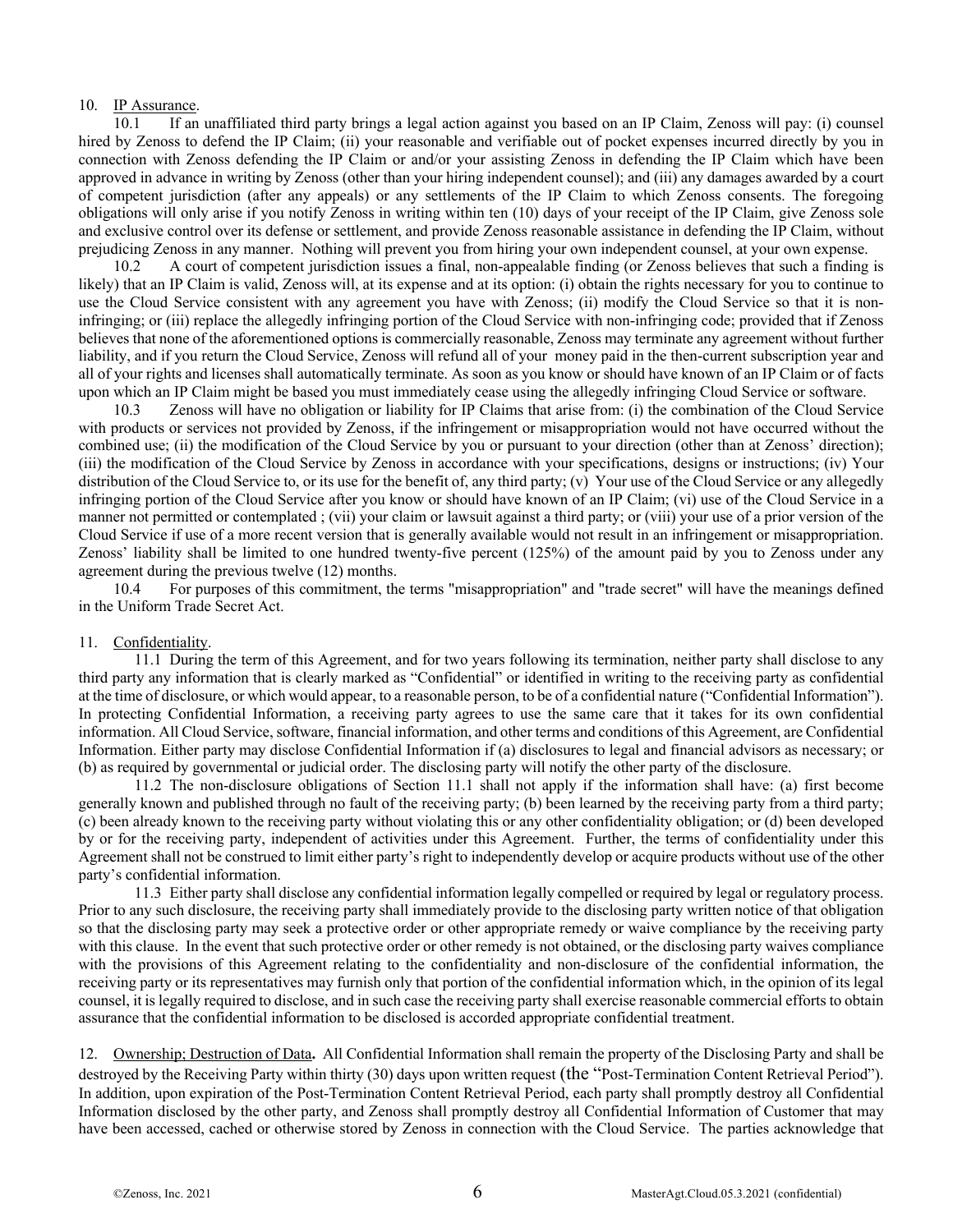copies of Confidential Information deleted from a Receiving Party's systems may remain in a backup file until such system is overwritten.

12.1 Post-Termination Content Retrieval Period. During the Post-Termination Content Retrieval Period, Zenoss may provide Customer with limited access to the Customer Account to permit Named Users to retrieve or delete Content (but not to change or add to existing Content), provided that all fees due and owing to Zenoss have been paid and the Agreement was not terminated by Zenoss for failure to pay or otherwise cure a material breach. Content is account-specific; hence, purchasing a subscription to a new Customer Account will not enable a Customer or a Named User to access Content stored in a different Customer Account.

13. Automatic Reporting. You acknowledge and agree that certain Zenoss products contain features that report, or permit users to report, the user's usage patterns and problems - whether caused by the Cloud Service, third party software, or third-party websites to Zenoss. The reports generated by these features typically include non-personally-identifying information such as the configuration of the user's computer and the code running at the time a problem or communication occurred, and the number and type of Managed Resources being managed by the Cloud Service ("Operational Data"). Some of these features give users the option of providing personally-identifying information, though none of these features require it. For example, Zenoss software and/or the Cloud Service may include a "call home" feature that automatically and periodically checks the Zenoss website for available software updates. Zenoss analyzes the information provided by these interactive product features to develop a better understanding of how its products are performing and being used, and to protect its intellectual property. Upon Zenoss' written request, you will provide Zenoss with Operational Data that cannot be collected automatically through the Cloud Service, by running a Report and submitting it to Zenoss within fifteen (15) days of the request.

## 14. Miscellaneous.

14.1 Interpretation; Severability; Survival. The headings used in this Agreement are for convenience only and shall in no case be considered in construing this Agreement. If any part of this Agreement is held by a court of competent jurisdiction to be illegal or unenforceable, the validity or enforceability of the remainder of this Agreement shall not be affected and such provision shall be deemed modified to the minimum extent necessary to make such provision consistent with applicable law and, in its modified form, such provision shall then be enforceable and enforced.

14.2 Assignment. Customer may not assign this Agreement or its rights or obligations under this Agreement to any person or party, whether by operation of law or otherwise, without Zenoss' prior consent. Any attempt by Customer to assign this Agreement without Zenoss' prior consent shall be null and void.

14.3 No Waiver; Limitations. Failure by either party to exercise any right or remedy under this Agreement does not signify acceptance of the event giving rise to such right or remedy. To the extent permitted by applicable law, no action, regardless of form, arising out of this Agreement may be brought by Customer more than one (1) year after the cause of action has accrued.

14.4 Governing Law, Disputes.

14.4.1 The sections 14.4.1 and 14.4.2 are associated *with a Customer not a United States entity*. This Agreement shall be governed by and interpreted under the laws of England, as applicable, without giving effect to any conflicts of law principles that would require the application of the law of a different jurisdiction. The parties expressly and irrevocably disclaim and waive the application of the United Nations Convention on Contracts for the International Sale of Goods and the Uniform Computer Information Act. To the extent permitted by law, each party waives the right to a trial by jury in respect of any litigation arising out of or related to this Agreement or the parties' activities in connection with this Agreement. In the event one or more of the terms of this Agreement are adjudicated invalid, illegal, or unenforceable, the adjudicating body may either interpret this Agreement as if such terms had not been included, or may reform such terms to the limited extent necessary to make them valid, legal or enforceable, consistent with the economic and legal incentives underlying the Agreement.

14.4.2 International Arbitration.

a. General. Except as contemplated under Section 14.4.2(d), any controversy or claim arising out of or relating to this Agreement or the existence, validity, breach or termination thereof, whether during or after its term, will be finally settled by compulsory arbitration in accordance with the Commercial Arbitration Rules and Supplementary Procedures for International Commercial Arbitration of the American Arbitration Association ("AAA"), as modified or supplemented under this Section 14.4.2; provided, however, that in the event of any such controversy or claim, (i) neither party will initiate arbitration within the first 30 days after the aggrieved party first notifies the other party of the controversy or claim and (ii) during such 30-day period, the chief executive officers or other executives so appointed of both parties convene at least once in London, England, to endeavor in good faith to amicably resolve the controversy or claim.

b. Proceeding. To initiate arbitration, either party will file the appropriate notice at the Regional Office of the AAA in London, England. The arbitration proceeding will take place during a period not exceeding 30 days in London, England, and will be conducted in the English language. The arbitration panel will consist of 3 arbitrators, one arbitrator appointed by